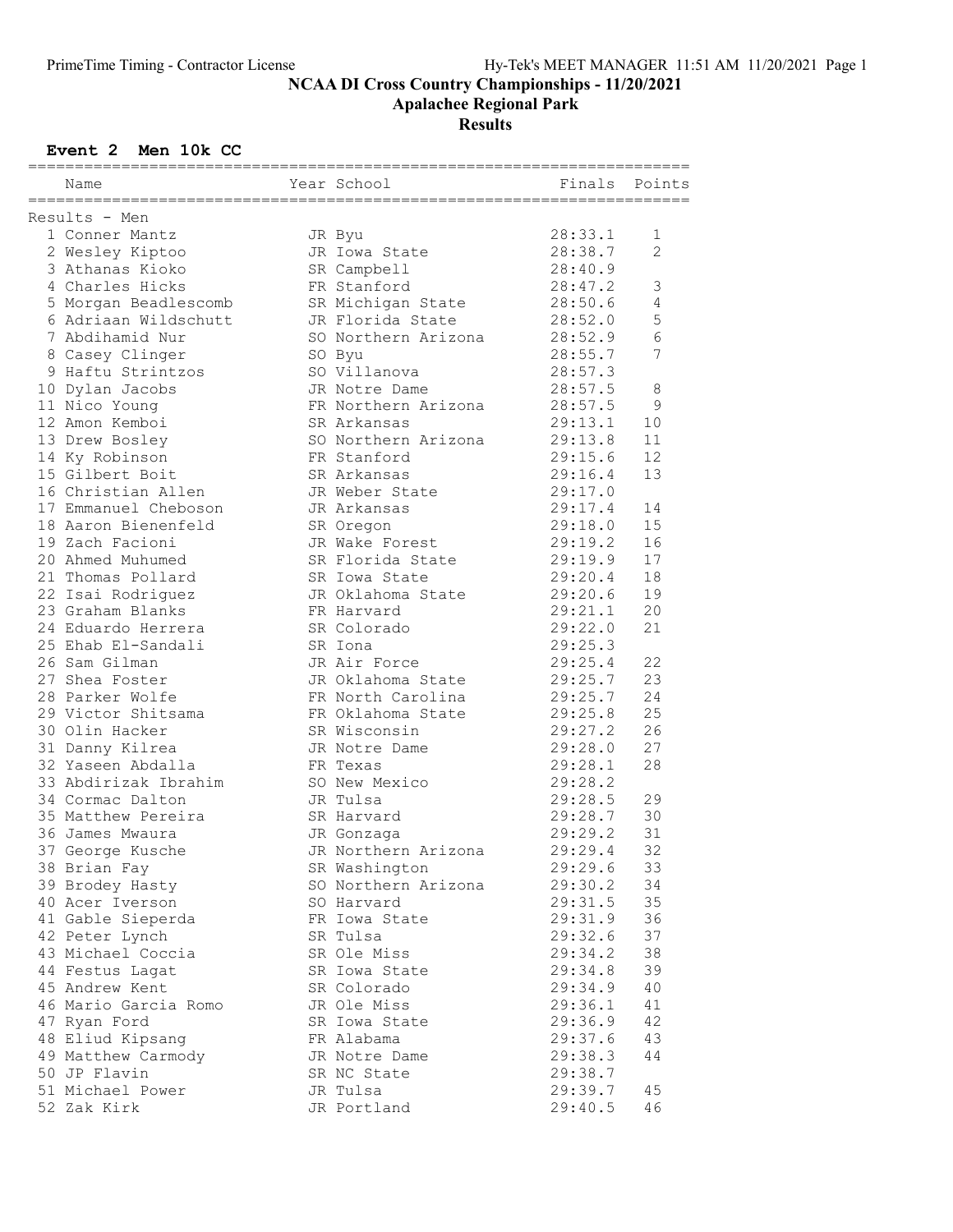Apalachee Regional Park

| Event 2 Men 10k CC                 |                                    |                    |    |
|------------------------------------|------------------------------------|--------------------|----|
| 53 Hillary Cheruiyot               | FR Alabama                         | 29:41.5            | 47 |
| 54 Brandon Garnica                 | JR Byu                             | 29:41.8            | 48 |
| 55 Joe Dragon                      | SR Syracuse                        | 29:42.5            | 49 |
| 56 Andrew Kibet                    | JR Arkansas                        | 29:42.7            | 50 |
| 57 Ryan Smeeton                    | SR Oklahoma State                  | 29:42.8            | 51 |
| 58 Scott Beattie                   | JR Tulsa                           | 29:45.2            | 52 |
| 59 Duncan Hamilton                 | JR Montana State                   | 29:45.6            |    |
| 60 Simon Bedard                    | SR Butler                          | 29:45.6            | 53 |
| 61 Marcelo Rocha                   | JR Providence                      | 29:45.8            |    |
| 62 Stephen Jones                   | SR Colorado                        | 29:47.7            | 54 |
| 63 Haftu Knight                    | SO Texas                           | 29:47.8            | 55 |
| 64 Jonas Gertsen                   | FR Portland                        | 29:49.0            | 56 |
| 65 Ezekiel Kibichii                | SO Iowa State                      | 29:49.8            | 57 |
| 66 Bob Liking                      | FR Wisconsin                       | 29:50.6            | 58 |
| 67 Ed Trippas                      | SR Princeton                       | 29:51.1            | 59 |
| 68 Paul Arredondo                  | SR Charlotte                       | 29:52.0            |    |
| 69 Alec Basten                     | SR Minnesota                       | 29:54.2            | 60 |
| 70 Austin Vancil                   | SO Colorado                        | 29:55.9            | 61 |
| 71 Christian Ricketts              | SR Southern Utah                   | 29:56.6            | 62 |
| 72 Matthew Wilkinson               | JR Minnesota                       | 29:56.8            | 63 |
| 73 Jack Jennings                   | FR Villanova                       | 29:57.1            |    |
| 74 Aaron Las Heras                 | JR Wake Forest                     | 29:57.5            | 64 |
| 75 Tibebu Proctor                  | SR Washington                      | 29:58.4            | 65 |
| 76 Tom Brady<br>77 Dustin Hatfield | SO Michigan<br>JR Eastern Illinois | 29:58.5<br>29:59.9 | 66 |
| 78 JP Trojan                       |                                    | 30:00.4            | 67 |
| 79 Rory Leonard                    | SR Syracuse<br>FR Oklahoma State   | 30:02.0            | 68 |
| 80 Devin Hart                      | FR Stanford                        | 30:02.4            | 69 |
| 81 Cole Sprout                     | FR Stanford                        | 30:03.3            | 70 |
| 82 Fearghal Curtin                 | SR Charleston Southern             | 30:03.4            |    |
| 83 Rodger Rivera                   | FR Texas                           | 30:03.7            | 71 |
| 84 Seth Hirsch                     | SR Wisconsin                       | 30:03.8            | 72 |
| 85 Brendan Fraser                  | JR Colorado                        | 30:04.5            | 73 |
| 86 Isaac Akers                     | JR Tulsa                           | 30:05.2            | 74 |
| 87 Kieran Lumb                     | SR Washington                      | 30:05.2            | 75 |
| 88 Thomas Vanoppen                 | JR Wake Forest                     | 30:05.5            | 76 |
| 89 Jack Aho                        | SR North Carolina                  | 30:05.9            | 77 |
| 90 Aidan Tooker                    | SR Syracuse                        | 30:06.4            | 78 |
| 91 Shea Weilbaker                  | SO Georgetown                      | 30:06.8            | 79 |
| 92 Khalid Hussein                  | JR Minnesota                       | 30:06.9            | 80 |
| 93 Stan Niesten                    | SR Portland                        | 30:07.0            | 81 |
| 94 Meika Beaudoin-Rousseau         | JR Stanford                        | 30:07.1            | 82 |
| 95 Scott Maison                    | SR Air Force                       | 30:07.4            | 83 |
| 96 Daniel Bernal                   | SR Furman                          | 30:07.5            | 84 |
| 97 Anthony Monte                   | FR Princeton                       | 30:08.0            | 85 |
| 98 Kirami Yego                     | FR South Alabama                   | 30:08.2            |    |
| 99 Joe Waskom                      | FR Washington                      | 30:09.1            | 86 |
| 100 Barry Keane                    | JR Butler                          | 30:09.6            | 87 |
| 101 Joaquin Martinez De Pini       | JR Wake Forest                     | 30:09.9            | 88 |
| 102 Lucas Bons                     | FR Byu                             | 30:10.1            | 89 |
| 103 Kevin Ramos                    | SO Southern Utah                   | 30:10.2            | 90 |
| 104 Ed Goddard                     | SR Iona                            | 30:10.8            |    |
| 105 Lexington Hilton               | SO Arkansas State                  | 30:12.9            |    |
| 106 Nate Osterstock                | SR Southern Utah                   | 30:13.1            | 91 |
| 107 Matt Young                     | SR Georgetown                      | 30:13.4            | 92 |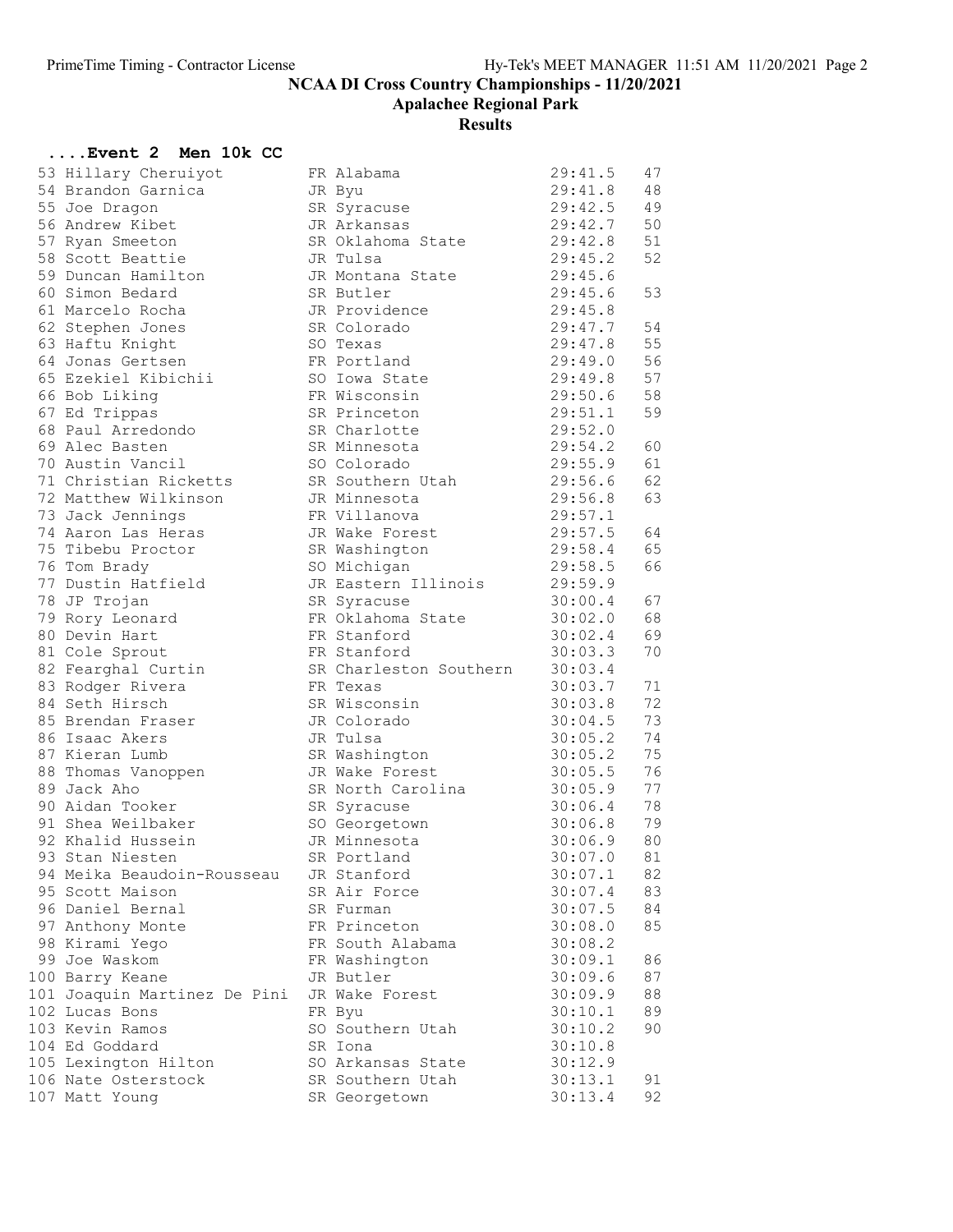Apalachee Regional Park

# **Results**

### ....Event 2 Men 10k CC

| 108 Patrick Anderson              | FR North Carolina   | 30:13.5       | 93  |
|-----------------------------------|---------------------|---------------|-----|
| 109 Cruz Gomez                    | SO Texas            | 30:13.9       | 94  |
| 110 Dennis Kipngeno               | SO Texas A&M-Cc     | 30:14.3       |     |
| 111 Dylan Schubert                | FR Furman           | 30:15.6       | 95  |
| 112 Matthew Richtman              | SO Montana State    | 30:15.7       |     |
| 113 Nick Moulai                   | JR Ole Miss         | 30:18.0       | 96  |
| 114 Theo Quax                     | SO Northern Arizona | 30:19.0       | 97  |
| 115 Rowen Ellenberg               | FR Wisconsin        | 30:19.4       | 98  |
| 116 Chad Johnson                  | JR Iowa State       | 30:19.7       | 99  |
| 117 Joshua Methner                | FR Notre Dame       | 30:19.8       | 100 |
| 118 Garrett Marsing               | JR Byu              | 30:20.7       | 101 |
| 119 Noah Carey                    | SR Penn             | 30:20.7       |     |
| 120 Ben Savino                    | SR Ole Miss         | 30:21.0       | 102 |
| 121 Matthew Scrape                | SO Syracuse         | 30:21.3       | 103 |
| 122 Joost Plaetinck               | SR Michigan         | 30:21.9       | 104 |
| 123 Callum Bolger                 | SR Stanford         | 30:22.1       | 105 |
| 123 Summer<br>124 Charlie Sweeney | JR Colorado         | 30:22.1       | 106 |
| 125 Karl Thiessen                 | JR Tennessee        | 30:22.2       |     |
| 126 Shuaib Aljabaly               | JR Wisconsin        | 30:23.0       | 107 |
| 127 Myles Richter                 | SO Arkansas         | 30:23.0       | 108 |
| 128 Dario De Caro                 | SR Boise State      | 30:25.1       |     |
| 129 Sean Maison                   | SO Air Force        | 30:26.4       | 109 |
| 130 Zachary Stewart               | SO Michigan         | 30:27.1       | 110 |
| 131 Anthony Russo                 | SR Notre Dame       | 30:27.2       | 111 |
| 132 Justin Robison                | SR Wake Forest      | 30:27.9       | 112 |
| 133 Kyle Radosevich               | FR Gonzaga          | 30:28.2       | 113 |
| 134 Leo Daschbach                 | FR Washington       | 30:28.8       | 114 |
| 135 Jack Salisbury                | JR Georgetown       | 30:29.6       | 115 |
| 136 Alec Sandusky                 | SR Cincinnati       | 30:29.6       |     |
| 137 Curtis Eckstein               | SR Purdue           | 30:29.7       |     |
| 138 Evan Bishop                   | FR Wisconsin        | 30:30.6       | 116 |
| 139 Adam Fogg                     | JR Drake            | 30:30.7       |     |
| 140 Luke Tewalt                   | FR Wake Forest      | 30:31.1       | 117 |
| 141 Grant O'Callaghan             | SR Lipscomb         | 30:31.6       |     |
| 142 Cole Bullock                  | SO Ole Miss         | 30:32.0       | 118 |
| 143 Ryan Johnson                  | JR Air Force        | 30:33.1       | 119 |
| 144 Ryan Ioanidis                 | SR Air Force        | 30:33.3       | 120 |
| 145 Cullen McEachern              | JR Gonzaga          | 30:33.7       | 121 |
| 146 Bradley Peloquin              | FR Portland         | 30:33.8       | 122 |
| 147 Alex Maier                    | SO Oklahoma State   | 30:33.9       | 123 |
| 148 Shay McEvoy                   | FR Tulsa            | $30:34.6$ 124 |     |
| 149 George Duggan                 | SR Portland         | 30:35.1       | 125 |
| 150 Ahmed Ibrahim                 | FR Boise State      | 30:35.5       |     |
| 151 Matthew Farrell               | FR Princeton        | 30:35.7       | 126 |
| 152 Isaac Green                   | SR Washington       | 30:35.8       | 127 |
| 153 Kwanele Mthembu               | JR Texas State      | 30:37.8       |     |
| 154 Jack Yearian                  | SR Oregon           | 30:38.0       | 128 |
| 155 Will Coogan                   | FR North Carolina   | 30:38.2       | 129 |
| 156 David Melville                | JR Harvard          | 30:39.2       | 130 |
| 157 Chris McLeod                  | FR Tulsa            | 30:39.7       | 131 |
| 158 Yared Nuguse                  | SR Notre Dame       | 30:40.1       | 132 |
| 159 Devin Meyrer                  | SR Michigan         | 30:41.0       | 133 |
| 160 Andrew Alexander              | SR Notre Dame       | 30:41.3       | 134 |
| 161 Jacob McLeod                  | JR Arkansas         | 30:41.3       | 135 |
| 162 Ryan Raff                     | JR Northern Arizona | 30:41.4       | 136 |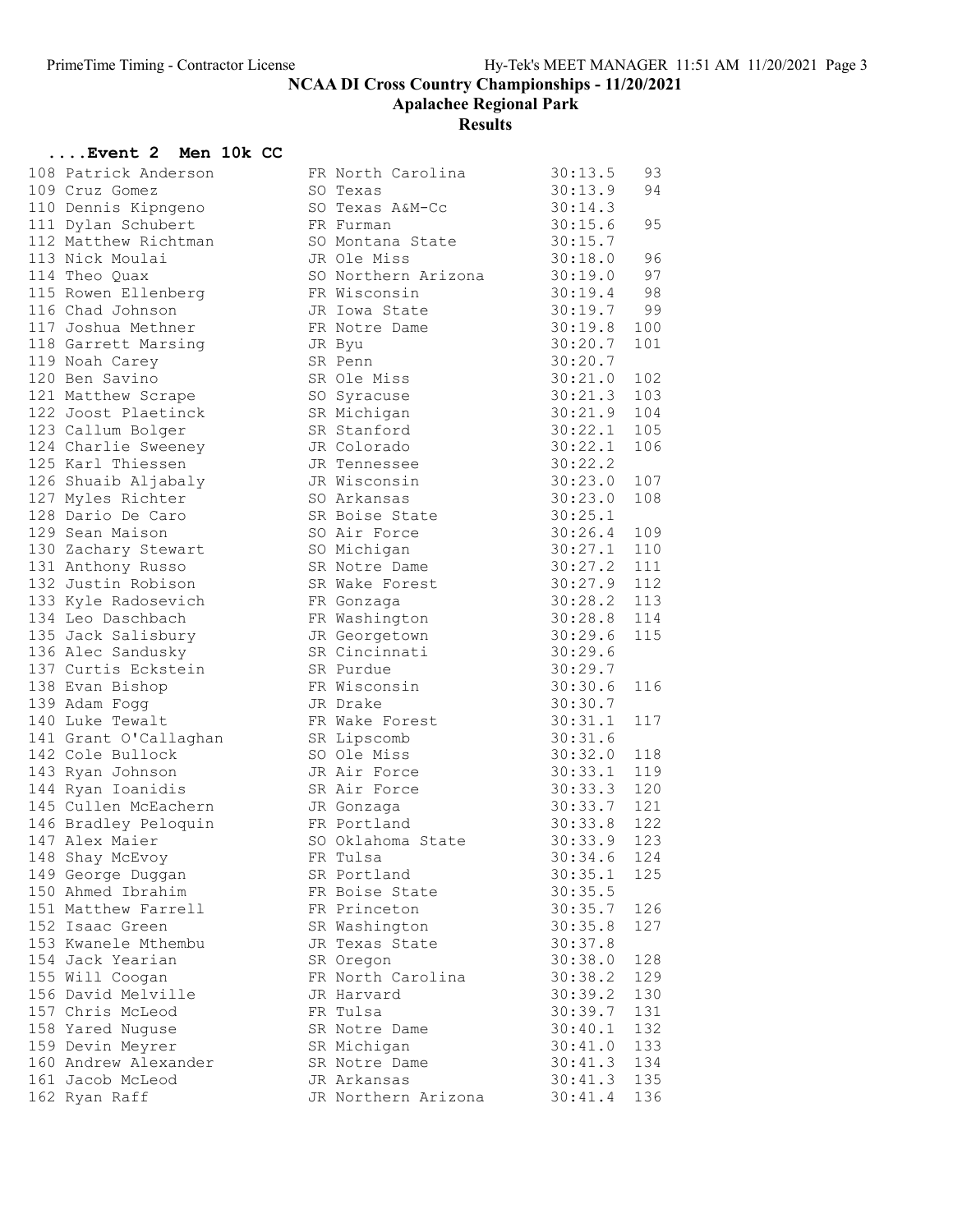Apalachee Regional Park

| Event 2 Men 10k CC                                           |                               |               |     |
|--------------------------------------------------------------|-------------------------------|---------------|-----|
| 163 Jesse Hunt                                               | JR North Carolina             | $30:41.9$ 137 |     |
| 164 Sean Laidlaw                                             | JR Georgetown                 | $30:42.0$ 138 |     |
|                                                              | SO Wisconsin                  | $30:42.0$ 139 |     |
|                                                              | FR Washington                 | 30:44.6       | 140 |
| 167 Josh Phillips                                            | JR Villanova                  | 30:46.8       |     |
| 168 Dereck Elkins                                            | JR Ole Miss                   | 30:47.6       | 141 |
| 169 Parker Stokes                                            | FR Georgetown                 | 30:47.6       | 142 |
| 170 Will Kitzhaber                                           | SR Air Force                  | $30:47.7$ 143 |     |
| 171 Jakob Kintzele                                           | JR Princeton                  | 30:48.1 144   |     |
| 172 Abraham Avila-Martinez                                   | FR Texas                      | $30:49.4$ 145 |     |
| 173 Perry Mackinnon                                          | JR Cornell                    | 30:49.6       |     |
| 174 Jack Manderscheid                                        | SR Minnesota                  | 30:49.9       | 146 |
| 175 Aidan Troutner                                           | FR Byu                        | 30:53.7       | 147 |
| 176 Arjun Jha                                                | JR Indiana                    | 30:55.1       |     |
| 177 Noah Dolhare                                             | JR Furman                     | $30:57.5$ 148 |     |
| 1778 Ben Hartvigsen<br>178 Ben Hartvigsen<br>179 Rilev Moore | SO Harvard                    | 30:58.0 149   |     |
|                                                              | SO Gonzaga                    | $30:58.6$ 150 |     |
| 180 Luke Combs                                               | SO Air Force                  | $30:59.1$ 151 |     |
| 181 Leo Donlea                                               | JR Portland                   | 30:59.3       | 152 |
| 182 Tyler Berg                                               | JR Columbia                   | 30:59.4       |     |
| 183 Nicholas Bendsten                                        | FR Princeton                  | $31:01.9$ 153 |     |
| 184 Silas Griffith                                           | SR Florida State              | $31:02.1$ 154 |     |
| 185 Pierre-Louis Detourbe                                    | JR Butler                     | 31:02.3       | 155 |
| 186 Bradley Makuvire                                         | JR SE Louisiana 31:02.3       |               |     |
| 187 Matt Grossman                                            | SR Princeton                  | $31:02.4$ 156 |     |
| 188 Abdifetah Ahmed                                          | SO Michigan State             | $31:03.0$ 157 |     |
| 189 Isaiah Labra                                             | SO Southern Utah              | $31:03.5$ 158 |     |
| 190 Marshall Williamson                                      | SO North Carolina             | $31:03.9$ 159 |     |
| 191 Coen Roberts                                             | FR Wake Forest                | 31:05.2       | 160 |
| 192 Aaron Wier                                               | SR Furman                     | 31:05.3       | 161 |
| 193 D.J. Principe                                            | JR Stanford                   | 31:05.7       | 162 |
| 194 Caleb Pottorff                                           | SR Florida State              | 31:05.7       | 163 |
| 195 Amir Ado                                                 | JR Washington St.             | 31:06.2       |     |
| 196 Will Minnette                                            | FR Butler                     | $31:07.4$ 164 |     |
| 197 John Petruno                                             | JR Michigan State 31:08.2 165 |               |     |
| 198 Abdinasir Hussein                                        | FR Oregon                     | 31:08.3 166   |     |
| 199 Quincy Norman                                            | SO Oregon                     | $31:08.9$ 167 |     |
| 200 Brendan Favazza                                          | FR Michigan State             | $31:09.2$ 168 |     |
| 201 Owen Hoeft                                               | SR Minnesota                  | $31:09.3$ 169 |     |
| 202 Alec Hornecker                                           | SR Colorado                   | $31:10.1$ 170 |     |
| 203 Ethan Strand                                             | FR North Carolina             | 31:12.6       | 171 |
| 204 Jacob Francis                                            | SR Southern Utah              | 31:12.9       | 172 |
| 205 Crayton Carrozza                                         | SO Texas                      | 31:14.7       | 173 |
| 206 Sam Bowers                                               | SO Georgia                    | 31:15.4       |     |
| 207 Jacob Klemz                                              | SR Portland                   | 31:16.2       | 174 |
| 208 Oli Raimond                                              | FR Michigan                   | 31:18.3       | 175 |
| 209 Paul Selden                                              | SR Alabama                    | 31:22.1       | 176 |
| 210 Quinn Nicholson                                          | SO Georgetown                 | 31:22.5       | 177 |
| 211 Gabriel Curtis                                           | FR Florida State              | 31:24.4       | 178 |
| 212 Caleb Brown                                              | FR Oregon                     | 31:26.0       | 179 |
| 213 Ethan Cannon                                             | SR Minnesota                  | 31:26.5       | 180 |
| 214 Kevin Berry                                              | SR Princeton                  | 31:28.4       | 181 |
| 215 Travis Feeny                                             | SO Southern Utah              | 31:32.0       | 182 |
| 216 Camden Gilmore                                           | FR Georgetown                 | 31:32.3       | 183 |
| 217 Isaac Basten                                             | SO Drake                      | 31:33.8       |     |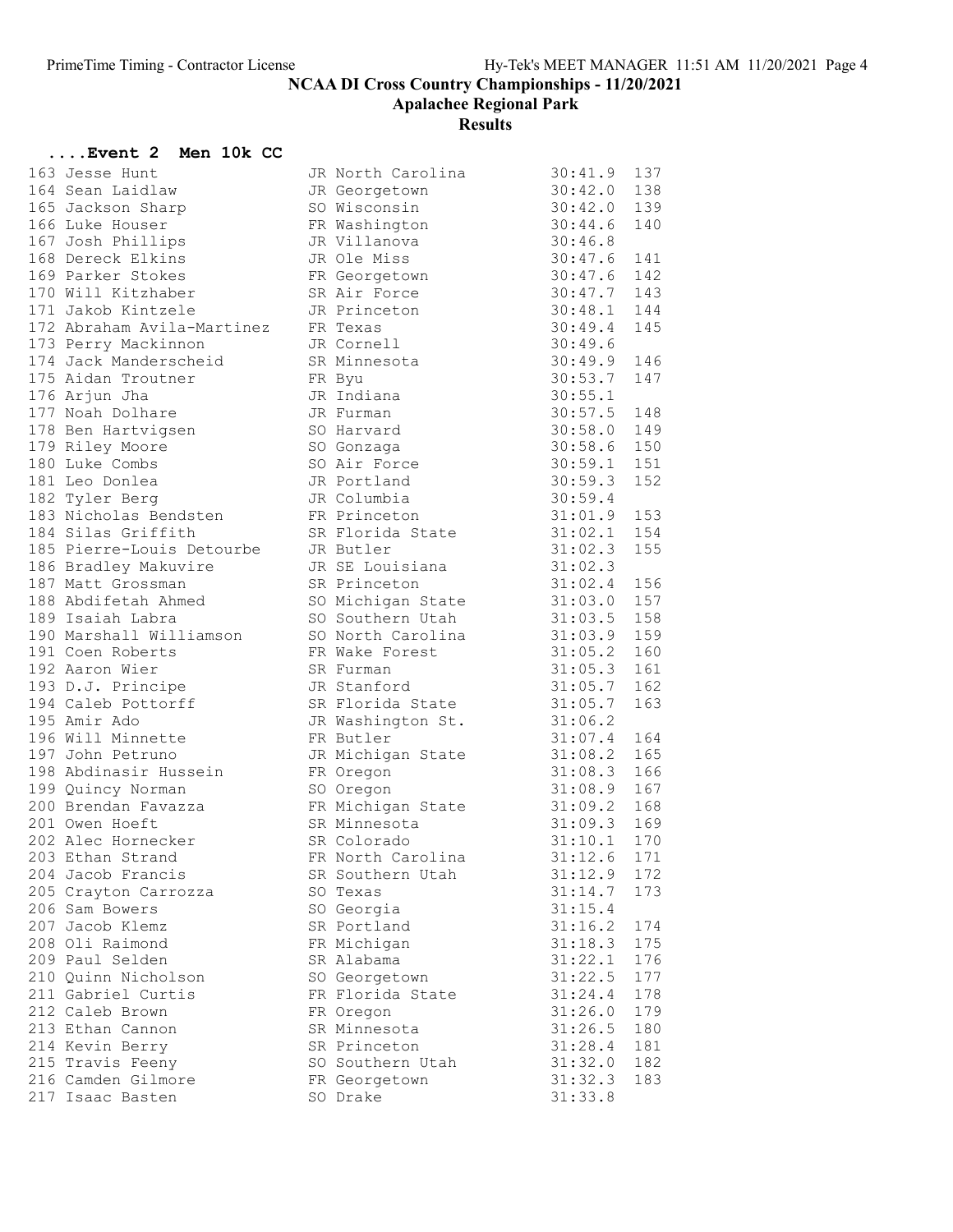Apalachee Regional Park

| <b>Event 2 Men 10k CC</b><br>218 Clark Otte SR Butler<br>220 Max Spence FR Alabama<br>220 Max Spence FR Michigan 31:34.6 184<br>222 Alex Comerford FR Syracuse 31:36.7 187<br>222 Alex Menusson JR Eastern Michigan 31:44.0 189<br>225 Ryan<br>234 Fraser Wilson<br>234 Fraser Wilson<br>236 Cameron Ponder<br>236 Cameron Ponder<br>236 Cameron Ponder<br>236 Cameron Ponder<br>236 Cameron Ponder<br>237 Evan Byrne<br>236 Cameron Ponder<br>237 Evan Byrne<br>236 Cameron Ponder<br>237 Evan Byr<br>Team Scores<br>Rank Team $\begin{array}{ccccccccc} 1 & 2 & 3 & 4 & 5 & *6 & *7 & *8 \\ 1 & 2 & 3 & 4 & 5 & *6 & *7 & *8 \\ 1 & 1 & 2 & 3 & 4 & 5 & *6 & *7 & *8 \\ 1 & 1 & 1 & 1 & 1 & 1 & 1 & *8 \\ 1 & 1 & 1 & 1 & 1 & 1 & 1 & *8 \\ 1 & 1 & 1 & 1 & 1 & 1 & 1 & *8 \\ 1 & 1 & 1 & 1 & 1 & 1 & 1 & *8 \\ 1 & 1 & 1 & 1 & 1 & 1 & 1 & *8 \\ 1 & 1 &$<br>$*9$<br>Results - Men<br>92<br>6<br>9<br>32<br>1 Northern Arizona<br>11<br>34<br>97<br>136<br>Total Time:<br>2:26:03.80<br>29:12.76<br>Average:<br>2 Iowa State<br>18<br>39<br>42<br>99<br>137<br>2<br>36<br>57<br>Total Time:<br>2:26:42.70<br>29:20.54<br>Average: | Event 2 Men 10k CC |  |  |  |  |  |  |
|--------------------------------------------------------------------------------------------------------------------------------------------------------------------------------------------------------------------------------------------------------------------------------------------------------------------------------------------------------------------------------------------------------------------------------------------------------------------------------------------------------------------------------------------------------------------------------------------------------------------------------------------------------------------------------------------------------------------------------------------------------------------------------------------------------------------------------------------------------------------------------------------------------------------------------------------------------------------------------------------------------------------------------------------------------------------------------------------------------------------------------------|--------------------|--|--|--|--|--|--|
|                                                                                                                                                                                                                                                                                                                                                                                                                                                                                                                                                                                                                                                                                                                                                                                                                                                                                                                                                                                                                                                                                                                                      |                    |  |  |  |  |  |  |
|                                                                                                                                                                                                                                                                                                                                                                                                                                                                                                                                                                                                                                                                                                                                                                                                                                                                                                                                                                                                                                                                                                                                      |                    |  |  |  |  |  |  |
|                                                                                                                                                                                                                                                                                                                                                                                                                                                                                                                                                                                                                                                                                                                                                                                                                                                                                                                                                                                                                                                                                                                                      |                    |  |  |  |  |  |  |
|                                                                                                                                                                                                                                                                                                                                                                                                                                                                                                                                                                                                                                                                                                                                                                                                                                                                                                                                                                                                                                                                                                                                      |                    |  |  |  |  |  |  |
|                                                                                                                                                                                                                                                                                                                                                                                                                                                                                                                                                                                                                                                                                                                                                                                                                                                                                                                                                                                                                                                                                                                                      |                    |  |  |  |  |  |  |
|                                                                                                                                                                                                                                                                                                                                                                                                                                                                                                                                                                                                                                                                                                                                                                                                                                                                                                                                                                                                                                                                                                                                      |                    |  |  |  |  |  |  |
|                                                                                                                                                                                                                                                                                                                                                                                                                                                                                                                                                                                                                                                                                                                                                                                                                                                                                                                                                                                                                                                                                                                                      |                    |  |  |  |  |  |  |
|                                                                                                                                                                                                                                                                                                                                                                                                                                                                                                                                                                                                                                                                                                                                                                                                                                                                                                                                                                                                                                                                                                                                      |                    |  |  |  |  |  |  |
|                                                                                                                                                                                                                                                                                                                                                                                                                                                                                                                                                                                                                                                                                                                                                                                                                                                                                                                                                                                                                                                                                                                                      |                    |  |  |  |  |  |  |
|                                                                                                                                                                                                                                                                                                                                                                                                                                                                                                                                                                                                                                                                                                                                                                                                                                                                                                                                                                                                                                                                                                                                      |                    |  |  |  |  |  |  |
|                                                                                                                                                                                                                                                                                                                                                                                                                                                                                                                                                                                                                                                                                                                                                                                                                                                                                                                                                                                                                                                                                                                                      |                    |  |  |  |  |  |  |
|                                                                                                                                                                                                                                                                                                                                                                                                                                                                                                                                                                                                                                                                                                                                                                                                                                                                                                                                                                                                                                                                                                                                      |                    |  |  |  |  |  |  |
|                                                                                                                                                                                                                                                                                                                                                                                                                                                                                                                                                                                                                                                                                                                                                                                                                                                                                                                                                                                                                                                                                                                                      |                    |  |  |  |  |  |  |
|                                                                                                                                                                                                                                                                                                                                                                                                                                                                                                                                                                                                                                                                                                                                                                                                                                                                                                                                                                                                                                                                                                                                      |                    |  |  |  |  |  |  |
|                                                                                                                                                                                                                                                                                                                                                                                                                                                                                                                                                                                                                                                                                                                                                                                                                                                                                                                                                                                                                                                                                                                                      |                    |  |  |  |  |  |  |
|                                                                                                                                                                                                                                                                                                                                                                                                                                                                                                                                                                                                                                                                                                                                                                                                                                                                                                                                                                                                                                                                                                                                      |                    |  |  |  |  |  |  |
|                                                                                                                                                                                                                                                                                                                                                                                                                                                                                                                                                                                                                                                                                                                                                                                                                                                                                                                                                                                                                                                                                                                                      |                    |  |  |  |  |  |  |
|                                                                                                                                                                                                                                                                                                                                                                                                                                                                                                                                                                                                                                                                                                                                                                                                                                                                                                                                                                                                                                                                                                                                      |                    |  |  |  |  |  |  |
|                                                                                                                                                                                                                                                                                                                                                                                                                                                                                                                                                                                                                                                                                                                                                                                                                                                                                                                                                                                                                                                                                                                                      |                    |  |  |  |  |  |  |
|                                                                                                                                                                                                                                                                                                                                                                                                                                                                                                                                                                                                                                                                                                                                                                                                                                                                                                                                                                                                                                                                                                                                      |                    |  |  |  |  |  |  |
|                                                                                                                                                                                                                                                                                                                                                                                                                                                                                                                                                                                                                                                                                                                                                                                                                                                                                                                                                                                                                                                                                                                                      |                    |  |  |  |  |  |  |
|                                                                                                                                                                                                                                                                                                                                                                                                                                                                                                                                                                                                                                                                                                                                                                                                                                                                                                                                                                                                                                                                                                                                      |                    |  |  |  |  |  |  |
|                                                                                                                                                                                                                                                                                                                                                                                                                                                                                                                                                                                                                                                                                                                                                                                                                                                                                                                                                                                                                                                                                                                                      |                    |  |  |  |  |  |  |
|                                                                                                                                                                                                                                                                                                                                                                                                                                                                                                                                                                                                                                                                                                                                                                                                                                                                                                                                                                                                                                                                                                                                      |                    |  |  |  |  |  |  |
|                                                                                                                                                                                                                                                                                                                                                                                                                                                                                                                                                                                                                                                                                                                                                                                                                                                                                                                                                                                                                                                                                                                                      |                    |  |  |  |  |  |  |
|                                                                                                                                                                                                                                                                                                                                                                                                                                                                                                                                                                                                                                                                                                                                                                                                                                                                                                                                                                                                                                                                                                                                      |                    |  |  |  |  |  |  |
|                                                                                                                                                                                                                                                                                                                                                                                                                                                                                                                                                                                                                                                                                                                                                                                                                                                                                                                                                                                                                                                                                                                                      |                    |  |  |  |  |  |  |
|                                                                                                                                                                                                                                                                                                                                                                                                                                                                                                                                                                                                                                                                                                                                                                                                                                                                                                                                                                                                                                                                                                                                      |                    |  |  |  |  |  |  |
|                                                                                                                                                                                                                                                                                                                                                                                                                                                                                                                                                                                                                                                                                                                                                                                                                                                                                                                                                                                                                                                                                                                                      |                    |  |  |  |  |  |  |
|                                                                                                                                                                                                                                                                                                                                                                                                                                                                                                                                                                                                                                                                                                                                                                                                                                                                                                                                                                                                                                                                                                                                      |                    |  |  |  |  |  |  |
|                                                                                                                                                                                                                                                                                                                                                                                                                                                                                                                                                                                                                                                                                                                                                                                                                                                                                                                                                                                                                                                                                                                                      |                    |  |  |  |  |  |  |
|                                                                                                                                                                                                                                                                                                                                                                                                                                                                                                                                                                                                                                                                                                                                                                                                                                                                                                                                                                                                                                                                                                                                      |                    |  |  |  |  |  |  |
|                                                                                                                                                                                                                                                                                                                                                                                                                                                                                                                                                                                                                                                                                                                                                                                                                                                                                                                                                                                                                                                                                                                                      |                    |  |  |  |  |  |  |
|                                                                                                                                                                                                                                                                                                                                                                                                                                                                                                                                                                                                                                                                                                                                                                                                                                                                                                                                                                                                                                                                                                                                      |                    |  |  |  |  |  |  |
|                                                                                                                                                                                                                                                                                                                                                                                                                                                                                                                                                                                                                                                                                                                                                                                                                                                                                                                                                                                                                                                                                                                                      |                    |  |  |  |  |  |  |
|                                                                                                                                                                                                                                                                                                                                                                                                                                                                                                                                                                                                                                                                                                                                                                                                                                                                                                                                                                                                                                                                                                                                      |                    |  |  |  |  |  |  |
|                                                                                                                                                                                                                                                                                                                                                                                                                                                                                                                                                                                                                                                                                                                                                                                                                                                                                                                                                                                                                                                                                                                                      |                    |  |  |  |  |  |  |
|                                                                                                                                                                                                                                                                                                                                                                                                                                                                                                                                                                                                                                                                                                                                                                                                                                                                                                                                                                                                                                                                                                                                      |                    |  |  |  |  |  |  |
|                                                                                                                                                                                                                                                                                                                                                                                                                                                                                                                                                                                                                                                                                                                                                                                                                                                                                                                                                                                                                                                                                                                                      |                    |  |  |  |  |  |  |
|                                                                                                                                                                                                                                                                                                                                                                                                                                                                                                                                                                                                                                                                                                                                                                                                                                                                                                                                                                                                                                                                                                                                      |                    |  |  |  |  |  |  |
|                                                                                                                                                                                                                                                                                                                                                                                                                                                                                                                                                                                                                                                                                                                                                                                                                                                                                                                                                                                                                                                                                                                                      |                    |  |  |  |  |  |  |
|                                                                                                                                                                                                                                                                                                                                                                                                                                                                                                                                                                                                                                                                                                                                                                                                                                                                                                                                                                                                                                                                                                                                      |                    |  |  |  |  |  |  |
|                                                                                                                                                                                                                                                                                                                                                                                                                                                                                                                                                                                                                                                                                                                                                                                                                                                                                                                                                                                                                                                                                                                                      |                    |  |  |  |  |  |  |
|                                                                                                                                                                                                                                                                                                                                                                                                                                                                                                                                                                                                                                                                                                                                                                                                                                                                                                                                                                                                                                                                                                                                      |                    |  |  |  |  |  |  |
|                                                                                                                                                                                                                                                                                                                                                                                                                                                                                                                                                                                                                                                                                                                                                                                                                                                                                                                                                                                                                                                                                                                                      |                    |  |  |  |  |  |  |
|                                                                                                                                                                                                                                                                                                                                                                                                                                                                                                                                                                                                                                                                                                                                                                                                                                                                                                                                                                                                                                                                                                                                      |                    |  |  |  |  |  |  |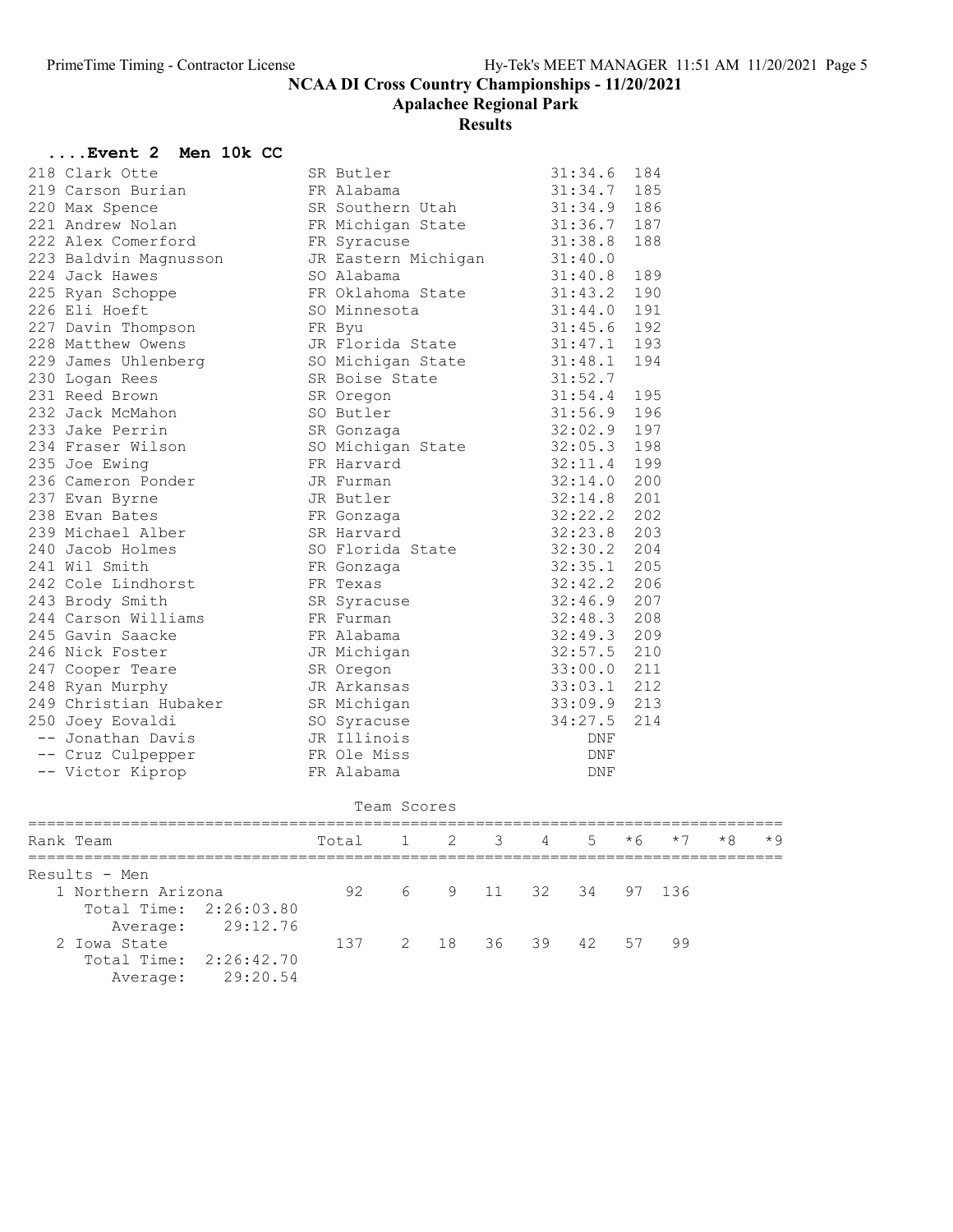Apalachee Regional Park

| Event 2                         | Men 10k CC |     |                |                 |     |     |         |                 |     |
|---------------------------------|------------|-----|----------------|-----------------|-----|-----|---------|-----------------|-----|
| 3 Oklahoma State                |            | 186 | 19             | 23              | 25  | 51  | 68      | 123             | 190 |
| Total Time:                     | 2:27:56.90 |     |                |                 |     |     |         |                 |     |
| Average:                        | 29:35.38   |     |                |                 |     |     |         |                 |     |
| 4 Arkansas                      |            | 195 | 10             | 13              | 14  | 50  | 108     | 135             | 212 |
| Total Time:                     | 2:27:52.60 |     |                |                 |     |     |         |                 |     |
| Average:                        | 29:34.52   |     |                |                 |     |     |         |                 |     |
| 5 Stanford                      |            | 236 | 3              | 12 <sup>°</sup> | 69  | 70  | 82      | 105             | 162 |
| Total Time:                     | 2:28:15.60 |     |                |                 |     |     |         |                 |     |
| Average:                        | 29:39.12   |     |                |                 |     |     |         |                 |     |
| 6 Tulsa                         |            | 237 | 29             | 37              | 45  | 52  | 74      | 124             | 131 |
| Total Time:                     | 2:28:31.20 |     |                |                 |     |     |         |                 |     |
| Average:                        | 29:42.24   |     |                |                 |     |     |         |                 |     |
| 7 Byu                           |            | 246 | $\mathbf{1}$   | 7               | 48  | 89  | 101     | 147             | 192 |
| Total Time:                     | 2:27:41.40 |     |                |                 |     |     |         |                 |     |
| Average:                        | 29:32.28   |     |                |                 |     |     |         |                 |     |
| 8 Colorado                      |            | 249 | 21             | 40              | 54  | 61  | 73      | 106             | 170 |
| Total Time:                     | 2:28:45.00 |     |                |                 |     |     |         |                 |     |
| Average:                        | 29:45.00   |     |                |                 |     |     |         |                 |     |
| 9 Notre Dame                    |            | 290 | 8              | 27              | 44  | 100 | 111     | 132             | 134 |
| Total Time:                     | 2:28:50.80 |     |                |                 |     |     |         |                 |     |
| Average:                        | 29:46.16   |     |                |                 |     |     |         |                 |     |
| 10 Wake Forest                  |            | 356 | 16             | 64              | 76  | 88  | 112     | 117             | 160 |
| Total Time:                     | 2:30:00.00 |     |                |                 |     |     |         |                 |     |
| Average:                        | 30:00.00   |     |                |                 |     |     |         |                 |     |
| 11 Wisconsin                    |            | 361 | 26             | 58              | 72  | 98  | 107     | 116             | 139 |
| Total Time:                     | 2:30:04.00 |     |                |                 |     |     |         |                 |     |
| Average:<br>12 Harvard          | 30:00.80   | 364 | 20             | 30              | 35  | 130 | 149     | 199             | 203 |
| Total Time:                     | 2:29:58.50 |     |                |                 |     |     |         |                 |     |
| Average:                        | 29:59.70   |     |                |                 |     |     |         |                 |     |
| 13 Washington                   |            | 373 | 33             | 65              | 75  | 86  | 114     | 127             | 140 |
| Total Time:                     | 2:30:11.11 |     |                |                 |     |     |         |                 |     |
| Average:                        | 30:02.22   |     |                |                 |     |     |         |                 |     |
| 14 Texas                        |            | 393 | 28             | 55              | 71  | 94  | 145     | 173             | 206 |
| Total Time:                     | 2:30:22.90 |     |                |                 |     |     |         |                 |     |
| Average:                        | 30:04.58   |     |                |                 |     |     |         |                 |     |
| 15 Ole Miss                     |            | 395 | 38             | 41              | 96  | 102 | 118     | 141             |     |
| Total Time:                     | 2:30:21.30 |     |                |                 |     |     |         |                 |     |
| Average:                        | 30:04.26   |     |                |                 |     |     |         |                 |     |
| 16 Portland                     |            | 430 | 46             | 56              | 81  |     |         | 122 125 152 174 |     |
| Total Time: 2:30:45.40          |            |     |                |                 |     |     |         |                 |     |
| Average:                        | 30:09.08   |     |                |                 |     |     |         |                 |     |
| 17 Air Force                    |            | 453 | 22             | 83              | 109 |     | 119 120 | 143             | 151 |
| Total Time:                     | 2:31:05.61 |     |                |                 |     |     |         |                 |     |
| Average:                        | 30:13.12   |     |                |                 |     |     |         |                 |     |
| 18 North Carolina               |            | 460 | 24             | 77              | 93  |     |         | 129 137 159     | 171 |
| Total Time:                     | 2:31:05.20 |     |                |                 |     |     |         |                 |     |
| Average:                        | 30:13.04   |     |                |                 |     |     |         |                 |     |
| 19 Syracuse                     |            | 485 | 49             | 67              | 78  | 103 | 188     | 207             | 214 |
| Total Time:                     | 2:31:49.40 |     |                |                 |     |     |         |                 |     |
| Average:                        | 30:21.88   |     |                |                 |     |     |         |                 |     |
| 20 Florida State<br>Total Time: | 2:31:44.11 | 517 | 5 <sup>5</sup> | 17              | 154 | 163 | 178     | 193             | 204 |
| Average:                        | 30:20.82   |     |                |                 |     |     |         |                 |     |
|                                 |            |     |                |                 |     |     |         |                 |     |